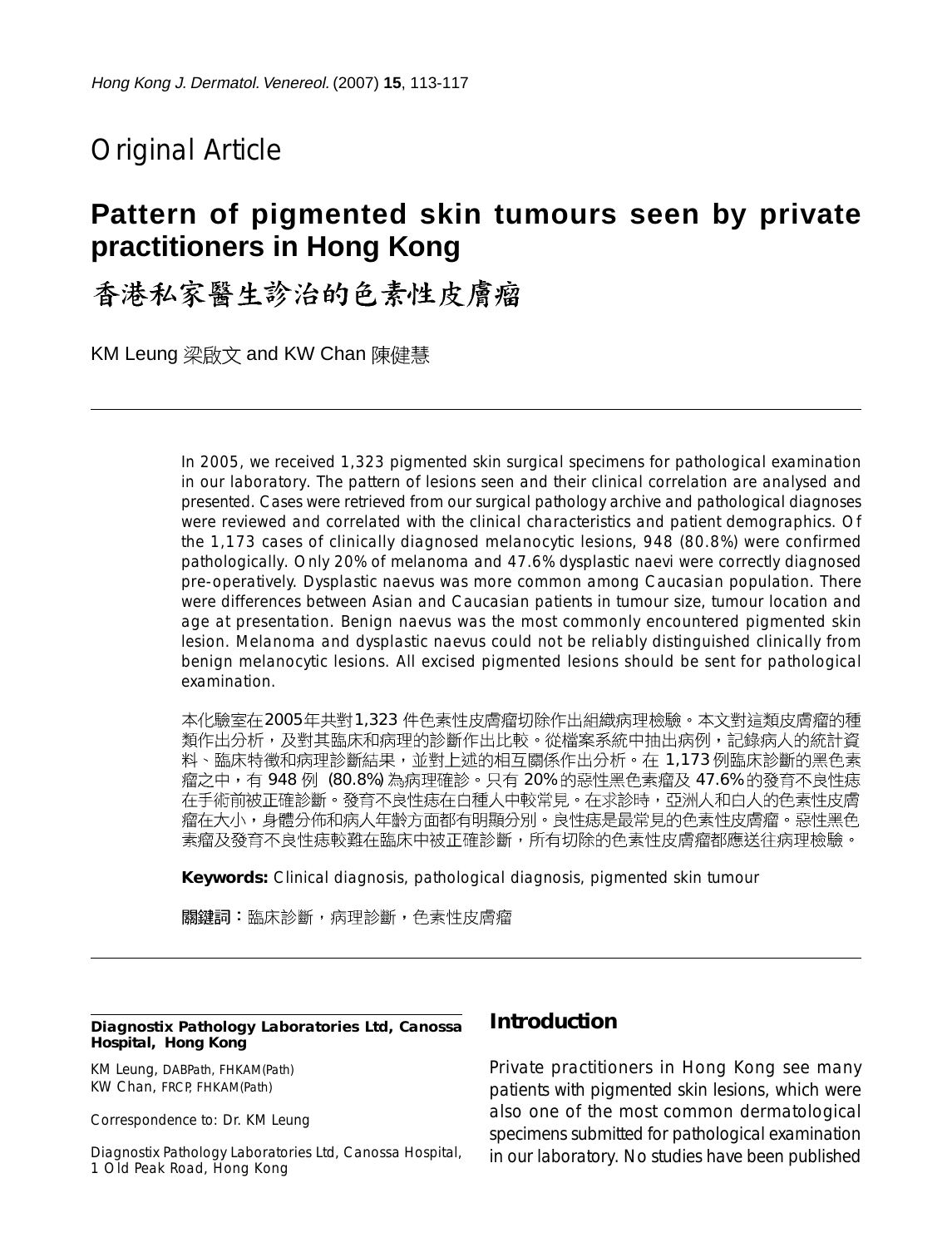on the accuracy of clinical diagnosis of pigmented skin lesions in Hong Kong. The purposes of pathological examination of pigmented skin lesions are to rule out malignant tumours, to assess completeness of excision if malignancy is confirmed and to identify dysplastic naevus, which is associated with increased risk of developing melanoma. We conducted a study using specimens submitted by private practitioners in Hong Kong. The preoperative and postoperative diagnoses were examined on the basis of information provided by the clinician and of the subsequent histopathologic diagnosis. This study tried to determine the types of pigmented skin lesions commonly seen in private practice and the accuracy of their clinical diagnosis.

## **Methods**

We conducted the study at a private histopathology laboratory using specimens submitted in 2005, by private practitioners in Hong Kong. Cases were included on both clinical and pathological bases. Clinical cases were selected if a melanocytic lesion (naevus, mole or melanoma) were the only or the most favoured pre-operative diagnoses. Cases were also selected if a pathological diagnosis of melanocytic lesions of the skin were made. The pathology reports of these cases were reviewed and the clinical information was recorded as

entered on the request forms. The location and size of the lesions, as well as patient demographics were also recorded. The clinical diagnoses were compared with the pathological diagnoses. We used the WHO recommended histopathological criteria for the diagnosis of dysplastic naevus, where both cytologic atypia and architectural abnormalities needed to be present to make a diagnosis.1 We did not know the criteria used by the clinicians for such diagnosis, and since we received specimens from multiple clinicians, different clinical diagnostic criteria were likely to be used.

## **Results**

A total of 1,323 lesions were selected based on the above criteria, 594 (45%) were from Asian (mostly Chinese) patients and 729 (55%) were from Caucasians. When divided by sex, 731 lesions were removed from female patients and 586 lesions were removed from male patients (sex unknown in 6 cases). The overall clinical pathological correlation is presented in Table 1. A total of 1,094 lesions were confirmed to be melanocytic tumours pathologically. Of 806 specimens with preoperative diagnoses of benign mole/naevus, 5 (0.6%) were found to be malignant. This included 4 basal cell carcinomas and 1 melanoma. Additional 28 (3.5%) specimens

| Pathology diagnosis Benign                        |        | <b>Dysplastic</b> | Melanoma | Non-melanocytic | Non-melanocytic  |
|---------------------------------------------------|--------|-------------------|----------|-----------------|------------------|
| Clinical diagnosis                                | naevus | naevus            |          | benign lesion   | malignant lesion |
| Non-specific diagnosis*                           | 161    | 4                 |          | 74              | 5                |
| $(n=246)$                                         |        |                   |          |                 |                  |
| Benign naevus (n=816)                             | 665    | 28                |          | 119             | 3                |
| Dysplastic naevus ( $n = 188$ )                   | 123    | 30                | 0        | 35              | 0                |
| Melanoma $(n=21)$                                 |        |                   |          | 12              | ი                |
| Non-melanocytic benign<br>$lesion (n=57)$         | 56     | $\Omega$          |          |                 |                  |
| Non-melanocytic malignant   14<br>lesion $(n=14)$ |        | 0                 | 0        |                 |                  |

**Table 1.** Clinico-pathological correlation of pigmented skin tumours

\*includes: nodule/tumour, pigmented lesion or no diagnosis given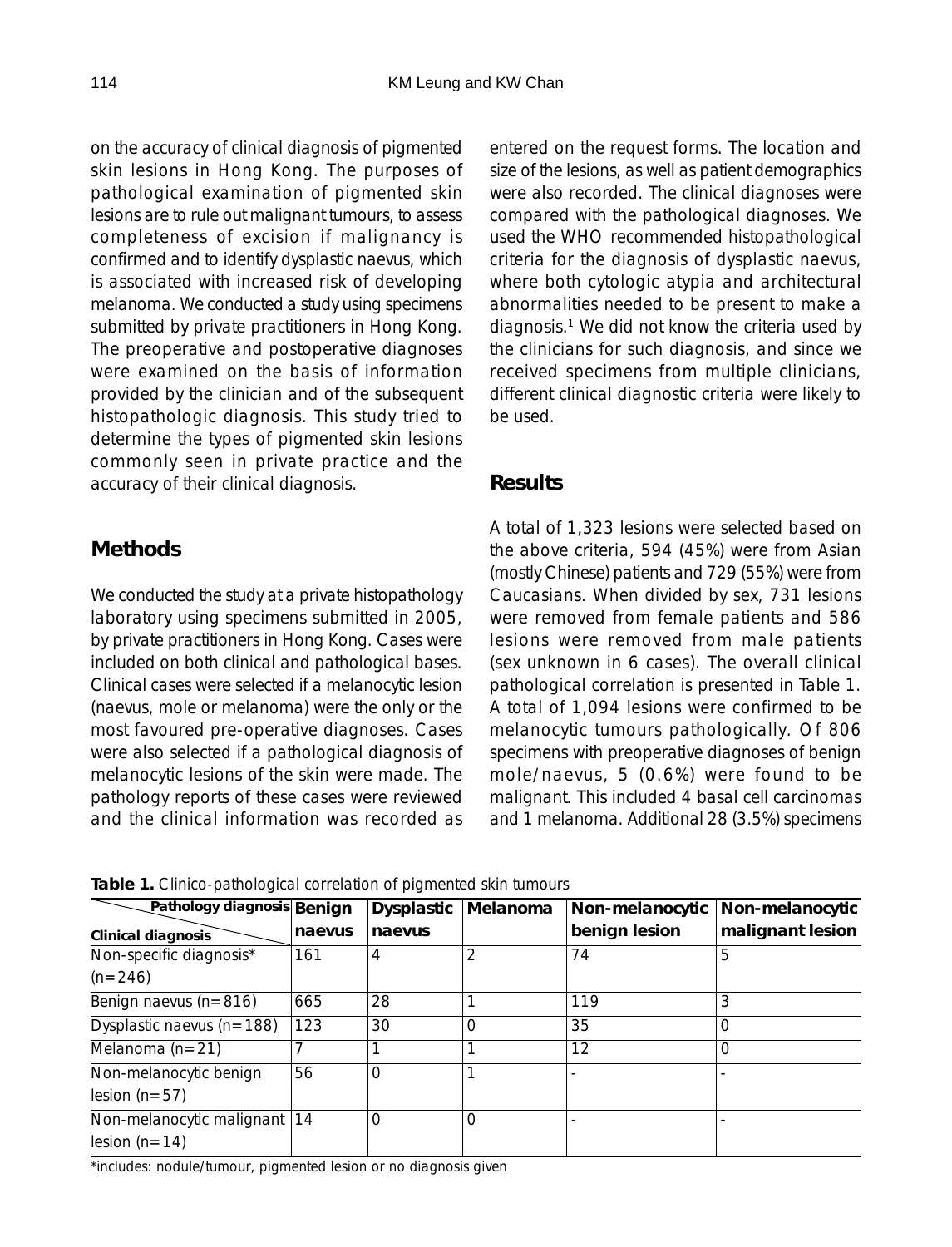were found to be dysplastic naevi. In 170 cases with less specific clinical diagnoses of 'pigmented skin lesion', 5 (2.9%) were found to be malignant (4 basal cell carcinoma and 1 melanoma), and 2 (1.2%) were found to be dysplastic naevi. Nonmelanocytic skin lesions commonly diagnosed as melanocytic tumours clinically included seborrheic keratosis, haematoma, skin tag, dermatofibroma, wart, basal cell carcinoma and inflammatory pigmentation. Alternatively, melanocytic lesions were most frequently misdiagnosed clinically as fibroepithelial polyp (skin tag), basal cell carcinoma, seborrhoeic keratosis or only nonspecific diagnoses were given (such as skin nodule). Overall, Caucasian patients tended to present with smaller lesions (average 4.4 mm,  $±1.964$ ) compared with Asian patients (average 5.3 mm, ±3.64, p<0.001, Table 2). Caucasian patients also tended to present with junctional or compound naevi, while more Asian patients presented with intradermal naevi  $(p<0.01)$ . Asian patients were more likely to have lesions located in the head and neck region (38.2%) than Caucasians (17.4%, p<0.001). Five melanomas were confirmed histologically, accounting for less than 0.5% of all pathologically confirmed melanocytic lesions. Melanoma patients were

significantly older than patients with benign lesions (numbers, p<0.01). Only one melanoma was diagnosed correctly pre-operative. Of the 20 cases considered melanoma clinically, only 1 (5%) was confirmed microscopically. Sixty-three dysplastic naevi (DN) were diagnosed histologically, accounting for 5.8% of all melanocytic lesions, and 30 of these lesions (47.6%) were also considered atypical/dysplastic preoperatively. The proportion of DN was higher in Caucasian patients (7.7% of all melanocytic lesions) than Asian patients (2.8%, p<0.001). Of the 167 lesions considered atypical/ dysplastic clinically, only 30 (18.0%) were confirmed microscopically. The accuracy of clinical diagnosis of DN was higher for Caucasian patients (20.7%) than for Asian patients (11.8%), but the difference did not reach statistically significant level  $(p=0.2)$ .

### **Discussion**

Considering the small Caucasian population in Hong Kong (less than 5%), the high proportion of lesions from Caucasian patients was consistent with higher prevalence of pigmented lesions in fair skin people than people with darker skin.<sup>2</sup> The

| Type of lesion            | <b>Number of lesions</b><br>(% of total) |                 | Average Size of lesions Age at presentation<br>(mm) |           | (years)   |            |
|---------------------------|------------------------------------------|-----------------|-----------------------------------------------------|-----------|-----------|------------|
|                           |                                          |                 |                                                     |           |           |            |
|                           | Asian                                    | Cauc            | Asian                                               | Cauc      | Asian     | Cauc       |
| Congenital naevus         | 20(4.4)                                  | 1(0.15)         | 12.47                                               | 3.00      | 23.47     | 24.0       |
| Lentiginous proliferation | 42(9.3)                                  | 83 (12.9)       | 4.09                                                | 3.47      | 37.08     | 40.96      |
| Junctional naevus         | 19(4.2)                                  | 25(2.3)         | 2.33                                                | 3.43      | 33.82     | 35.46      |
| Compound naevus           | 190 (42.2)                               | 371(57.6)       | 5.30                                                | 4.64      | 35.11     | 36.06      |
| Dermal/halo/blue naevus   | 164 (35.6)                               | $105(57.6)^{*}$ | 4.72                                                | 4.83      | 39.84     | 38.67      |
| Spitz/PSCN                | 1(0.2)                                   | 5(0.8)          | 4.27                                                | 4.76      | 36.75     | 38.93      |
| Dysplastic naevus         | 12(26.7)                                 | 51 $(9.4)^*$    | 9.5                                                 | 5.67      | 37.0      | $27.5***$  |
| Melanoma                  | 2(0.4)                                   | 3(0.5)          | 5.00                                                | 4.33      | $56.5***$ | $51.67***$ |
| Total/average             | 450                                      | 644             | 5.36                                                | $4.45***$ | 36.68     | 37.32      |

**Table 2.** Analysis of pathologically confirmed melanocytic lesions

Cauc: Caucasian, PSCN: pigmented spindle cell naevus.

\* significant difference between Asian and Caucasian patients (p<0.01, chi square test).

\*\* significant difference between Asian and Caucasian patients (p<0.01, 2-tailed t test).

\*\*\* significant difference in age at presentation compared with other types of lesions (p<0.01, 2-tailed t test).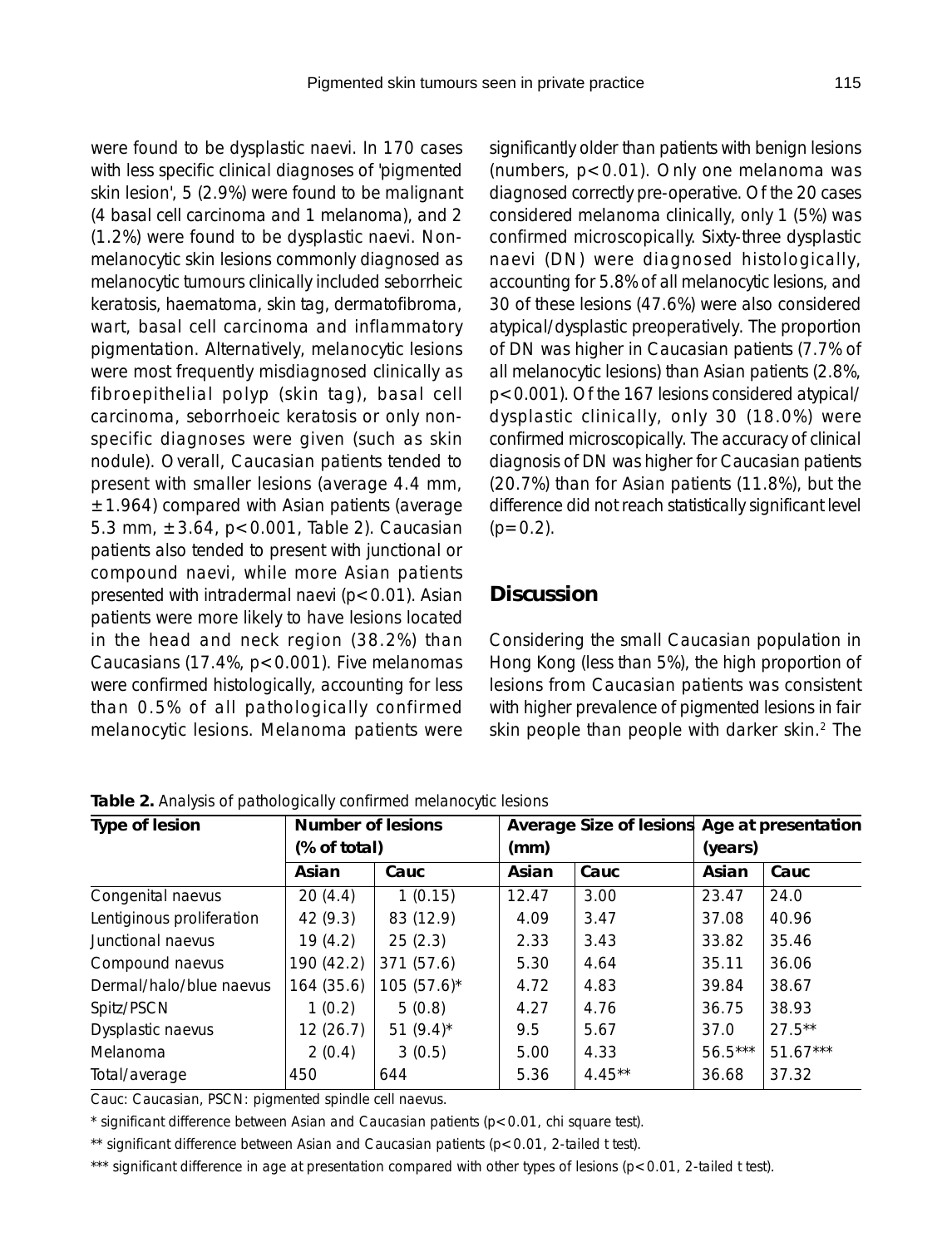presence of acquired benign naevi is a risk factor for cutaneous melanoma, in both Caucasians and Asians.3-5 Compared with non-melanocytic malignant and pre-malignant skin lesions, clinical examination had a lower sensitivity and specificity for the detection of melanomas and dysplastic naevi.6 Clinical criteria suggesting DN correlated poorly with histologic melanocytic dysplasia.7 One study in the US showed accuracy of clinical diagnosis of dysplastic naevus being  $20\%$ ,  $8$  which is similar to our findings for Caucasian patients. Conversely, a small percentage of clinically benign naevi were found to be malignant tumours pathologically. In a similar study conducted in the US, of 1,946 specimens clinically diagnosed and submitted as benign naevi, 45 (2.3%) were histologically diagnosed as malignant tumours. This included 12 melanomas, 30 basal cell carcinomas, and 3 squamous cell carcinomas.<sup>9</sup> We found a slightly lower incidence of malignant tumours in our data, probably as a result of lower incidence of all malignant skin tumours in Asian populations. Studies on both Caucasian and Asian population showed that the absolute number of naevus was higher in males than in females.<sup>2,4</sup> The higher number of lesions removed from female patients in our study suggested behavioural differences between male and female patients in seeking medical attention. Except for dysplastic naevus, there is no significant difference between the ages of Asian and Caucasian patients at presentation of melanocytic lesions. In a Japanese study, it was found that the number of acquired melanocytic naevi on the whole body increased with age in birth and reached the highest number in 20 to 39-year-old.<sup>4</sup> This is consistent with our finding of average age of presentation at 30 to 40-year-old. There are two possible explanations for the tendency of Asian (mostly Chinese) patients to present with lesions from the head and neck region. One being that the distribution of melanocytic lesions differs between Asians and Caucasians, and the other being that Asians were more likely to seek medical attention when the

lesions were located in the head and neck region. It is known from previous studies that in whites, the distribution of naevi differs in different sexes. Male children tended to have more naevi in the head and neck and trunk, thought to be due to the fact that boys tended to have more outdoor activities than girls. Female children 13 years or older tended to have more naevi in the arms and legs, and the paper suggested that this might be related to differences in mode of dressing but did not elaborate.3 It is logical to think that girls might tend to clad in sleeveless attire and skirts that increased their sun exposure to the arms and legs. We were not aware of studies on the distribution of naevi in Asian populations, thus there was lack of data to support or refute the first theory. We did not observe significant difference between the proportion of lesions submitted for pathological examination from the head and neck region between male and female. Since benign naevi were believed to arise from the dermal-epidermal junction and migrate into the dermis, we could also conclude that Caucasians tended to present at an earlier stage of disease (junctional and compound stage) than Asian patients, which was also consistent with the observation that Caucasian patients on average presented with smaller lesions.

#### **Conclusions**

The commonest pigmented skin lesions seen in private practice in Hong Kong are benign compound naevus. Caucasian patients tended to present with smaller lesions and also at an earlier stage of development. Asians and Caucasians patients showed somewhat different disease pattern in location of lesions, with Asian patients more frequently presented with lesions in the head and neck region. Few melanomas and dysplastic naevi were correctly diagnosed pre-operatively. Clinically benign naevi should also be submitted for pathological examination in order not to miss a small percentage of malignant tumours.